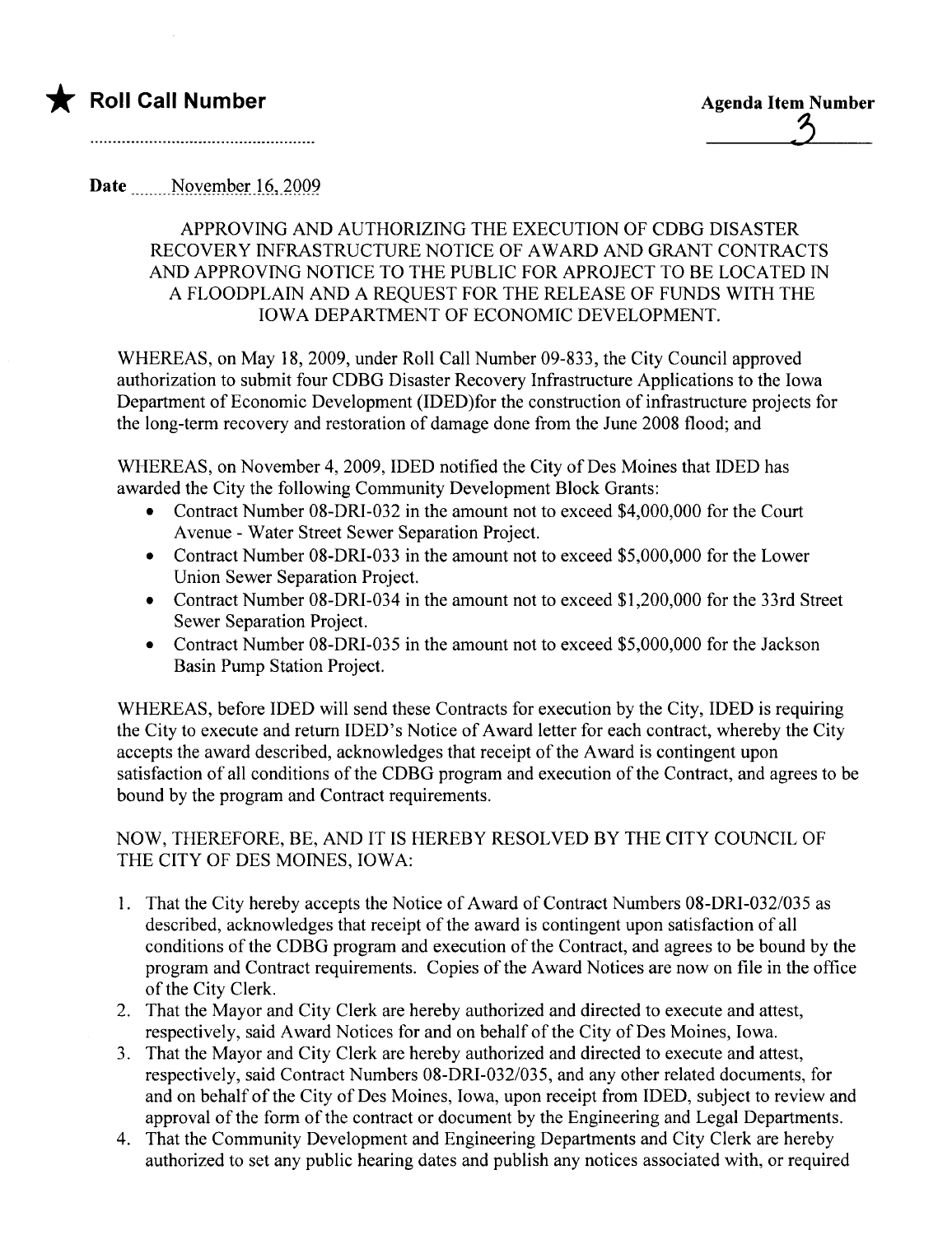

## Date Movember 16, 2009.

by, said Contract Numbers 08-DRI-032/035, including but not limited to the attached "Notice of Proposed Project to be Located in a Floodplain or Wetland" (Exhibit A) in the Des Moines Register on November 19, 2009; the "Notice of Decision Regarding Project to be Located in a Floodplain or Wetland" (Exhibit B) in the Des Moines Register on December 4,2009, and the "Concurrent Notice to Public of Finding of No Significant Impact on the Environment and Notice to Public of Intent to Request Release of Funds" (Exhibit C) in the Des Moines Register on December 11, 2009, in accordance with 24 CFR 58.42, 58.43, and 58.44, which notices apply to contract 08-DRI-032 and are hereby approved.

- 5. That the Mayor is further authorized and directed to sign and submit a written request for extension of the project completion dates to IDED as needed; and that the Mayor is designated as certifying officer for purposes of 24 CFR 58.71 and is authorized to execute the "Request" for Release of Funds and Certification"; (Exhibit D) which form applies to contract 08-DRI-032 and is hereby approved, and the City Clerk is directed to attest to his signature.
- 6. That the Mayor Pro Tem and the Chief Deputy City Clerk are hereby authorized to execute and attest said documents, respectively in the event that the Mayor or City Clerk are not available.

(Council Letter Number  $D9.80$  attached)

 $\mathcal{S}^{\text{in}}$  ,  $\mathbb{R}$ 

Moved by to adopt.

FORM APPROVED:

Hacken Folgar ( Kathleen Vanderpool Deputy City Attorney

Funding Source - Various funding for construction being:

- . \$ 1 5,200,000 CBDG Infrastructure Grant funds,
- . \$2,100,000 2009-2010 CIP, City-wide Storm Water Utility Projects, Storm Water Utility Funds,
- . \$800,000 2009-10 CIP, City-wide Sanitary Sewer, Sanitary Sewer Revenue Funds.

| <b>COUNCIL ACTION</b> | <b>YEAS</b> | <b>NAYS</b> | <b>PASS</b> | <b>ABSENT</b>   | <b>CERTIFICATE</b>                                                                                                                                                                                                                                                                                                         |
|-----------------------|-------------|-------------|-------------|-----------------|----------------------------------------------------------------------------------------------------------------------------------------------------------------------------------------------------------------------------------------------------------------------------------------------------------------------------|
| <b>COWNIE</b>         |             |             |             |                 | I, DIANE RAUH, City Clerk of said City hereby<br>certify that at a meeting of the City Council of<br>said City of Des Moines, held on the above date,<br>among other proceedings the above was adopted.<br>IN WITNESS WHEREOF, I have hereunto set my<br>hand and affixed my seal the day and year first<br>above written. |
| <b>COLEMAN</b>        |             |             |             |                 |                                                                                                                                                                                                                                                                                                                            |
| <b>HENSLEY</b>        |             |             |             |                 |                                                                                                                                                                                                                                                                                                                            |
| <b>KIERNAN</b>        |             |             |             |                 |                                                                                                                                                                                                                                                                                                                            |
| <b>MAHAFFEY</b>       |             |             |             |                 |                                                                                                                                                                                                                                                                                                                            |
| <b>MEYER</b>          |             |             |             |                 |                                                                                                                                                                                                                                                                                                                            |
| <b>VLASSIS</b>        |             |             |             |                 |                                                                                                                                                                                                                                                                                                                            |
| <b>TOTAL</b>          |             |             |             |                 |                                                                                                                                                                                                                                                                                                                            |
| <b>MOTION CARRIED</b> |             |             |             | <b>APPROVED</b> |                                                                                                                                                                                                                                                                                                                            |
|                       |             |             |             |                 |                                                                                                                                                                                                                                                                                                                            |
|                       |             |             | Mayor       |                 | City Clerk                                                                                                                                                                                                                                                                                                                 |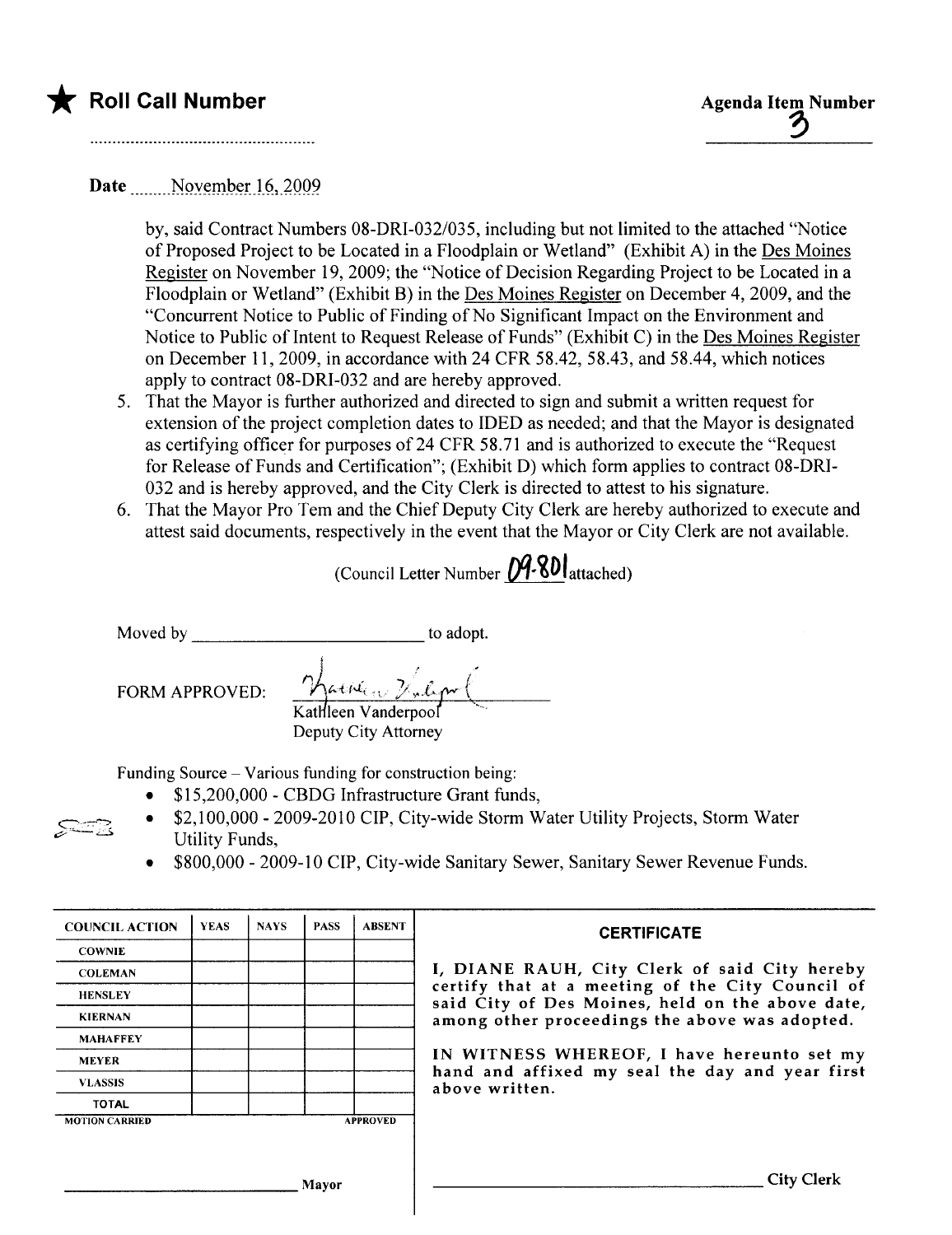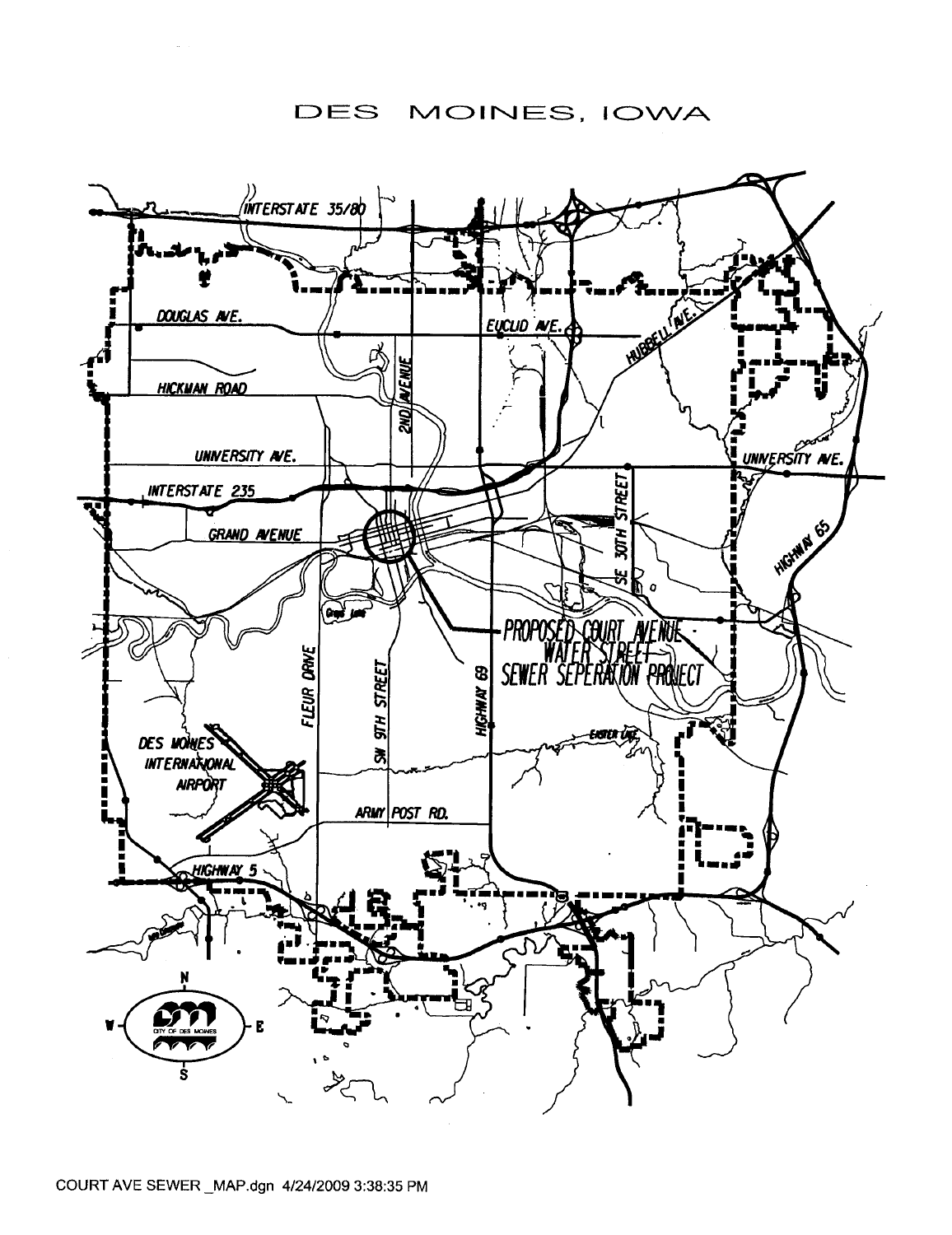

 $\omega_{\rm{eff}}=0.01$ 

 $\mathcal{A}(\mathbf{w})$  , and  $\mathcal{A}(\mathbf{w})$  , and  $\mathcal{A}(\mathbf{w})$  ,  $\mathcal{A}(\mathbf{w})$ 

 $\label{eq:2.1} \mathcal{L}(\mathcal{A}) = \mathcal{L}(\mathcal{A}) = \mathcal{L}(\mathcal{A}) = \mathcal{L}(\mathcal{A})$ 

 $\mathcal{O}(\mathcal{O}_\mathcal{O})$  is a mass of the set of  $\mathcal{O}_\mathcal{O}(\mathcal{O}_\mathcal{O})$  . The set of the set of  $\mathcal{O}_\mathcal{O}$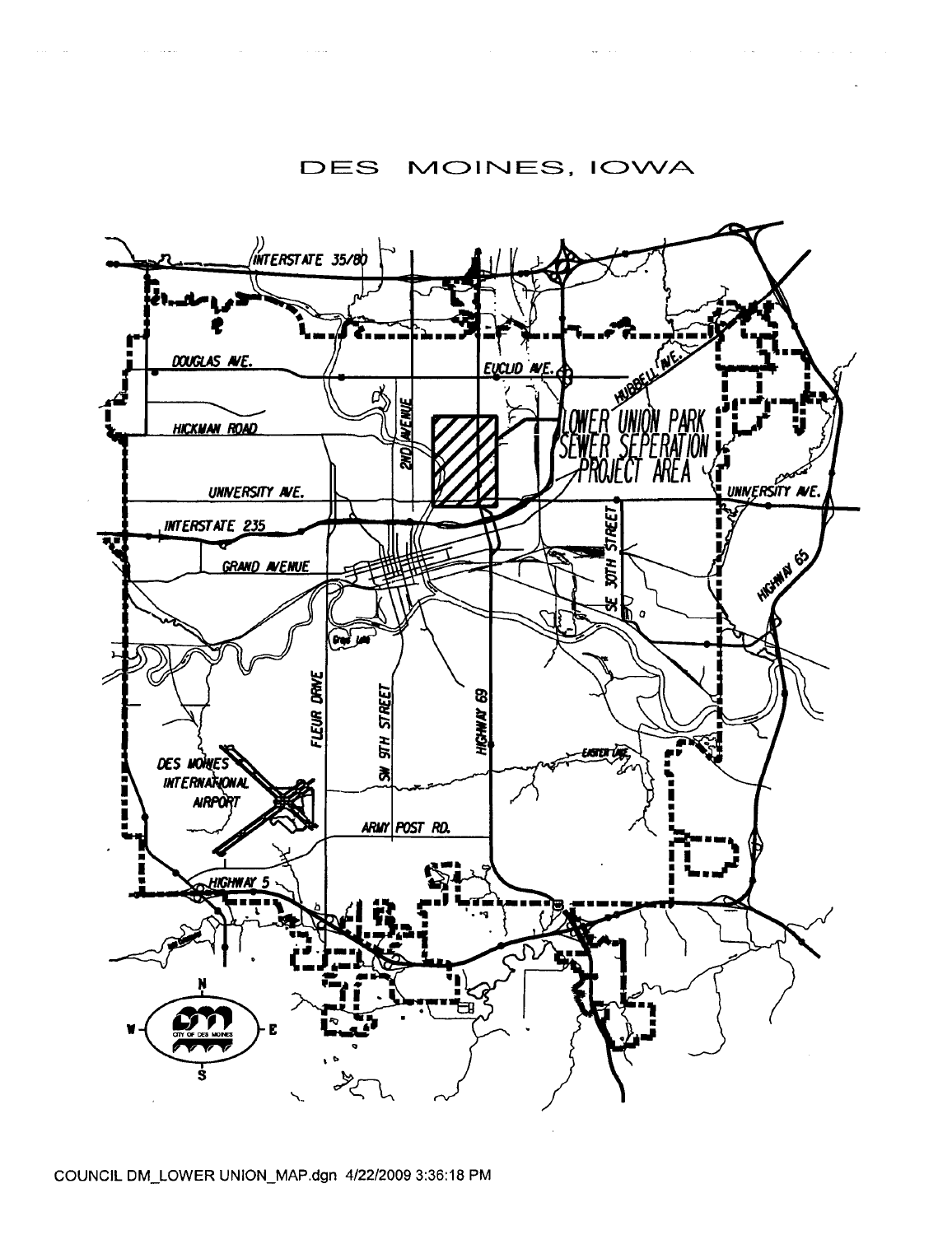